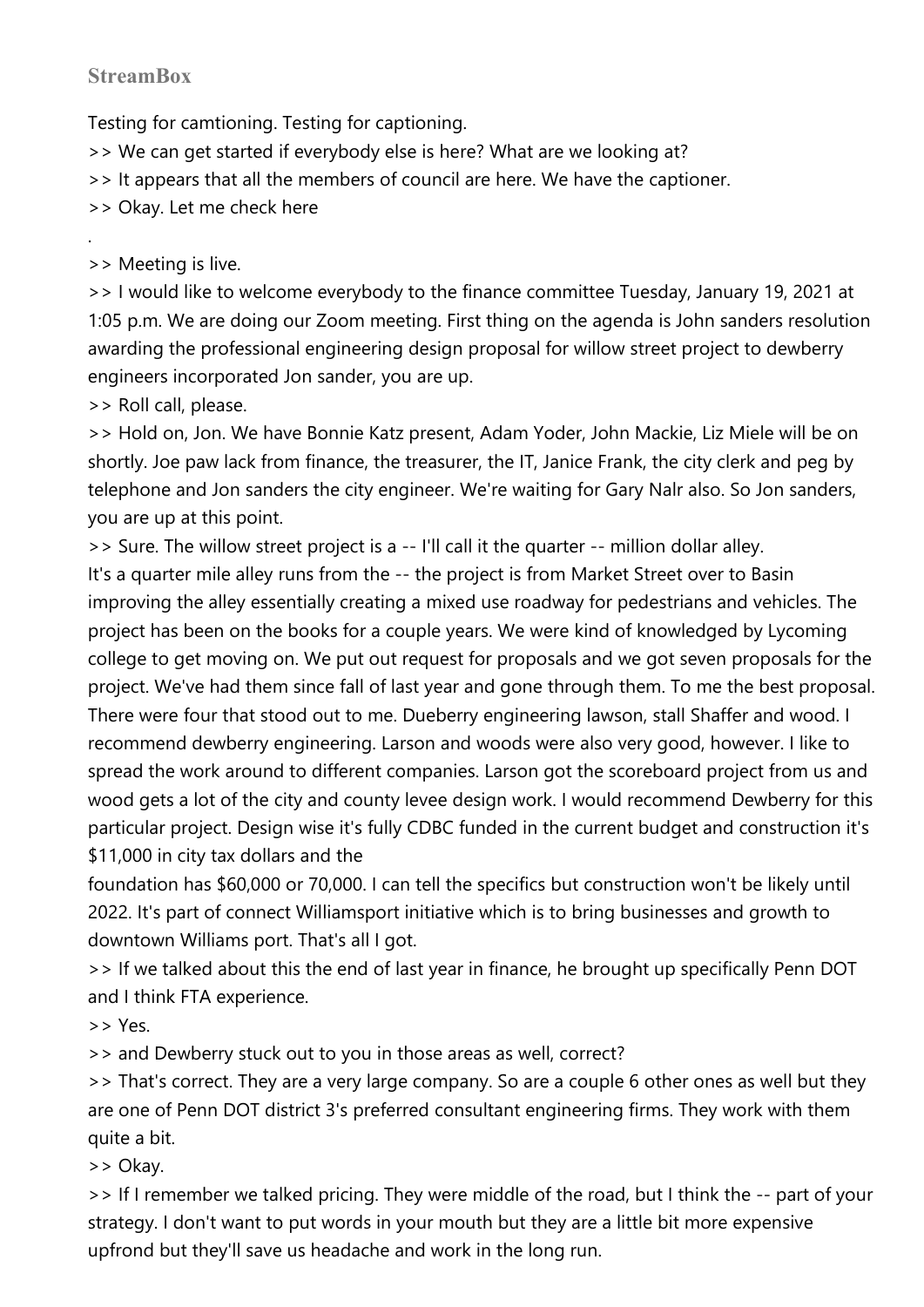>> Have it dollar figures which is public information. Dewberry \$169,000, Larson was \$120,000 and stall Schafer was \$190,000 and Wood was \$167,000. They were right there. Larson was slightly cheaper than the other three but in this particular case -- you don't want to show favoritism towards one company. You have to spread the work around as parts of philosophy understood.

>> As long as they qualify.

>> I remember that. A would agree with that. Whenever you are looking at these types of projects, I think that experience is important.

So I would agree. I just -- I remember that being a part of the conversation. I just wanted to revisit it quick. That's all I've got, thank you very much, Bonnie and thanks, Jon.

>> No problem.

>> Jon you said this isn't going to start until when?

>> If we award it Thursday, we can give them inside to proceed since we have the budget. We can give the notice to proceed instantly or within a couple of days. The design will start but then the design is going to take -- well, if there weren't other entities involved, it would take them, I don't know six months. But because there's Penn DoT reviews, several for this project and Penn DOT is working from home so it makes it a little tricky. I think you are talking this whole year 2021 for design and Penn Dot reviews.

A lot of times in the private sector would would send packages to Penn DOT and it takes several months until it's review smed that happens.

>> There's a good possibility this won't start until next year.

>> It's likely that construction will not happen until 2022. In regards to construction, once this project is designed, signed, sealed and delivered which is called the package. It gets handed over to Penn DOT and Penn DOT bids on the electronic content management system and they are going to provide consultant inspectors on site, too, during construction.

>> Well, as you discussed before, they worked with Penn DOT very closely on so many different projects and that's what makes this company also more favorable at times because of that. But I will say here we go, another block that is \$1 million. I mean that section of the city is the golden brick road. That's all I can say. But it's going to look fantastic when it's all done -- said and done. >> There's a lot of projects down there that are either just start order finished or starting them. It's going to brick business and growth to downtown Williams port. That's the idea. That's it, exactly. It really is.

Any questions. Peg, do you have any questions?

>> No questions.

>> Liz, you are here?

>> I've been here. Thank you, Bonnie for taking the meeting on for me. I appreciate it. So Jon, just a couple of questions -- so this will officially cover its basin street -- it's Willow only from Basin to Market, correct?

>> That's correct.

>> That's a pretty good run, four or five blocks, yeah?

>> Yes.

>> And it foresees landscaping, laying, permeable street surface so, the whole idea is a green alleyway, correct?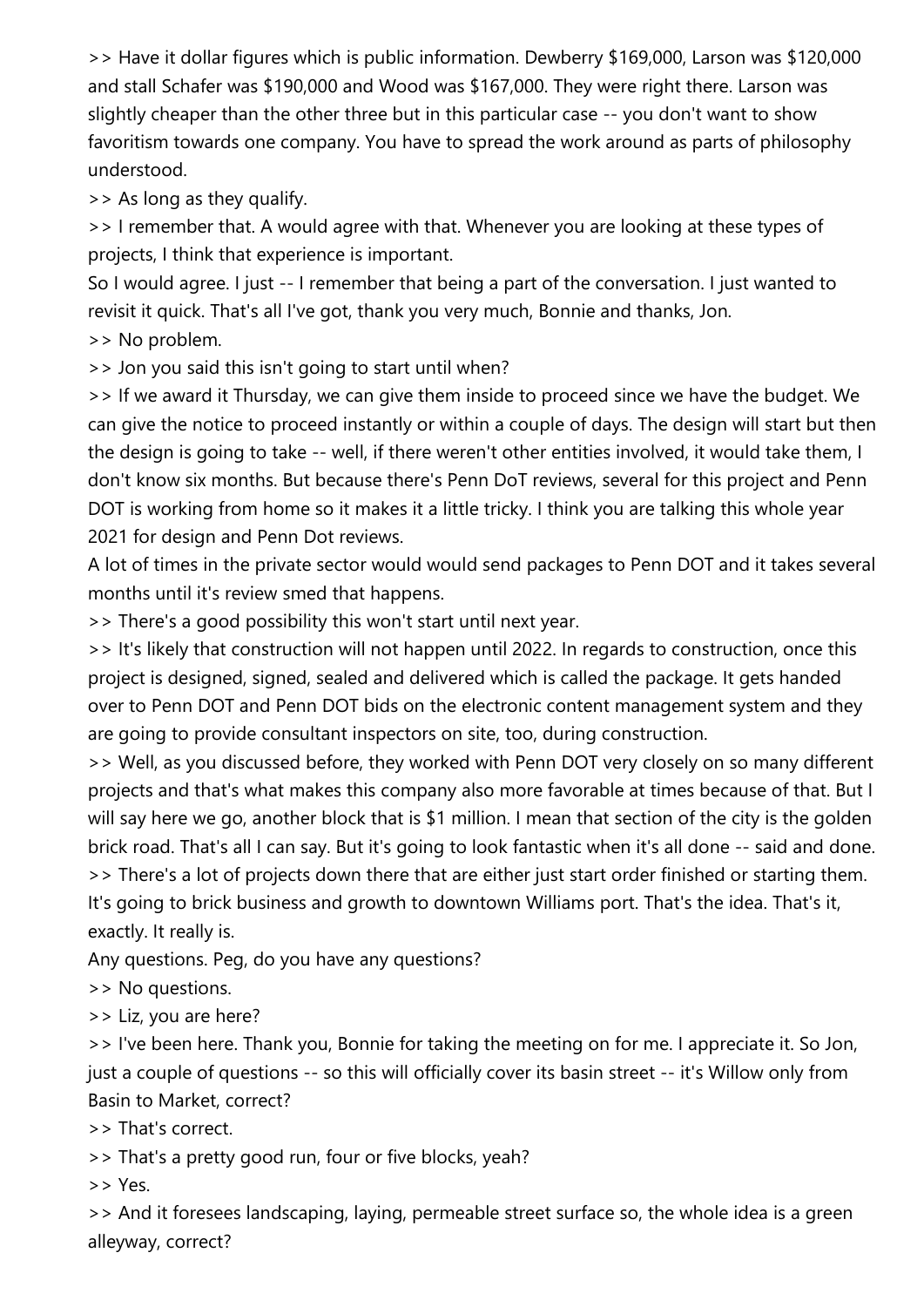>> Yes, that's correct.

>> the one -- I know this isn't part of initial scope of work but as long as we're working on this project, one of the things that you might ask Dewberry given their relationship to Penn DOT to contemplate is what would it take to jump market street with willow to create --

>> Go further west?

>> I don't think we want to do work further west on willow. We don't have the money for that. But part of the goal of willow street alleyway reconstruction within this project was to provide a conduit for students from lie coming college to head toward downtown.

>> Yes.

>> We get them to market and it's then it's a four lane street with no easy way to cross there. So I think part of the consideration is how do we get them across market street? How do we provide get them cross.

>> You want safe cross s.

>> Yes, but that's a Penn DOT road and we've had difficulty getting any sort of access to get Penn DOT to agree. Dew bts Berry might have insight in a way to accomplish that. Something to put in your head moving forward. That was the one element of that this we didn't contemplate when we were kind of looking at the vision for east third street was how toll connect east third street most effectively to the existing -- to the most vital part of our downtown area. And this nearly accomplishes it but it gets people to market and not over. We can look at that. But, yeah, I think this is an exciting project. Drop data is not unexpected. I can understand where the college is eager to get this in motion. What sort of meetings does the Dueberry set up with city stakeholders? Any element of the design phase that incorporates input from people in the neighborhood?

>> Yes, yes. Bear with me for one moment. This is this is pretty easy -- this is award winning projects. But in regards to stakeholders in that area -- there will be dewberry will be coordinating with not only local businesses but Lycoming College being it's in a close proximity. >> I'm assuming there's no public meeting element of that agreement. Apologize. I reviewed these and it was a couple months ago and I don't remember. They are not doing any public meetings, right?

>> Public involvement. Two individuals -- yeah -- looking to have -- yes, a small public meeting that shows the project.

>> Okay, good.

>> All right.

>> Awesome. That will be good. I think that will kind of help make certain that we meet the needs. We've just had -- there are a number of stakeholders down in that area even though there's a lot of vacant land. And I've been approached by them on multiple occasions, people asking what is going on and what we're doing. I think if we can provide some sort of an opportunity for them to sort of even more than offer input, just find out about the project and parts of the project moving forward. If we do have a public meeting, Jon, if Dewberry organizes it, it would be a great service to the city and citizens down there if we had some presentation from the administration to answer any questions about the totality of the project not just the Willow Street element.

>> That is the perfect one because they did the design for the third street project.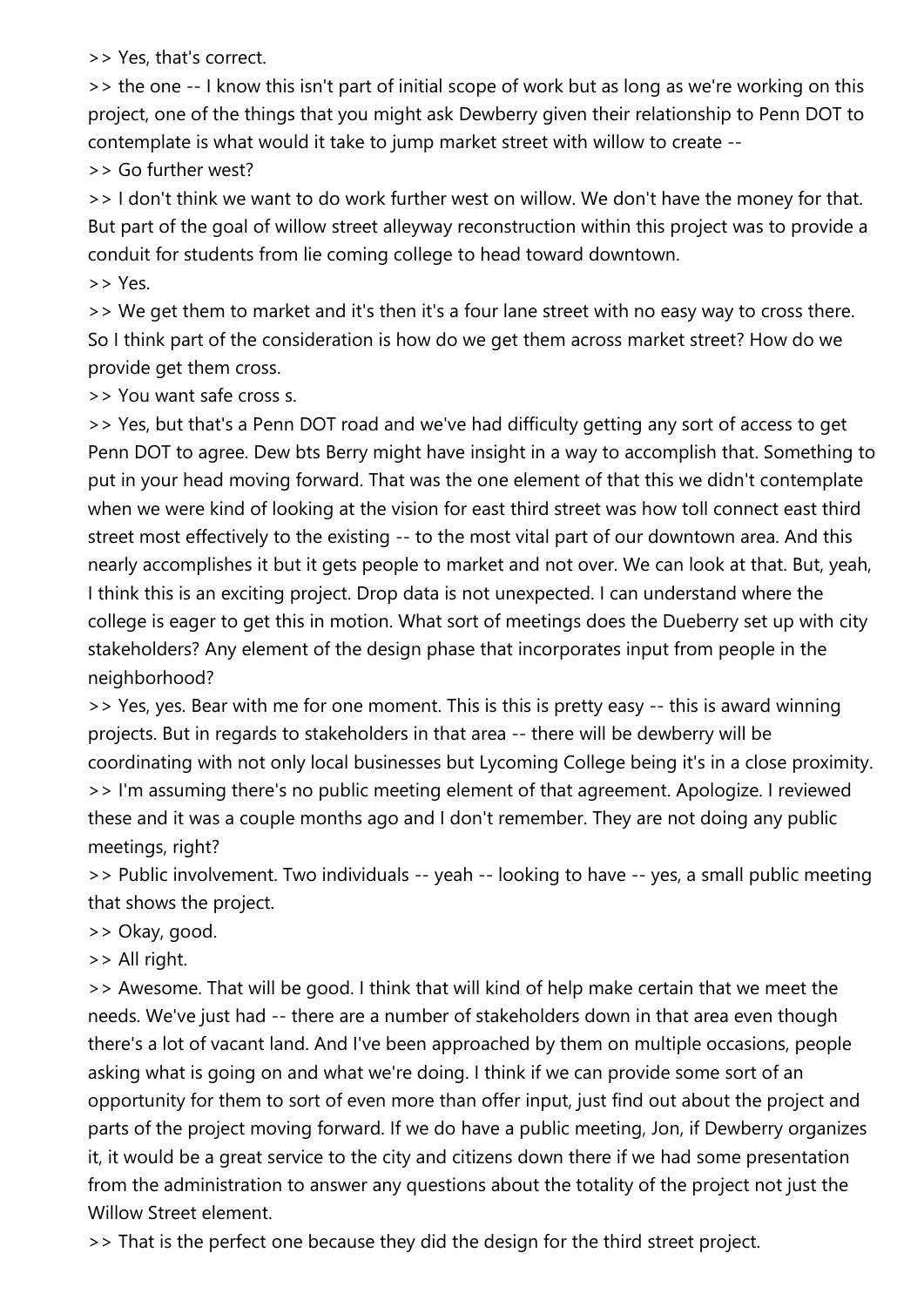>> That's what I was going to say. They've never had a contract with the city before, correct?

>> That one -- they were hired by Penn DOT to design the portion of third street and dewberry hired Larson to do the street escape portion.

That's that relationship.

>> Got it. They did third street and Larson is heavily involved in the project. What other firms have we had involved in this project so far?

>> Involved in willow street or --

>> No, the total East 3rd street project? I have to remember --

>> It was just Dewberry and Larson were the design team.

>> basin Street --

>> That was Larson.

>> It's been primary Larson and Dewberry so far. I think that's a good number of entities to have involved really. Okay. All right. Well, that's -- I think -- thanks for doing your due diligence and vetting proposals, Jon, and it's exciting frankly that we got proposals and so many were quality. It's nice have a good crop of bids to choose from so you really get the sense of what the project starts to take shape, I think, then before you accept the assignment. But, please, if you don't mind keep us updated on things as they progress and on the design elements as they progress. We've done a small amount of green development in the city prior to this and some of it has not been that well done. So I think it would be really be nice to make this a showpiece for the neighborhood especially 30 minutes it's affiliated with the college. But I would like to see this work out as kind of a green alleyway thing we can be proud of and point to as successful green design

in the city. That's everything I got. Bonnie, do you want me toll take over from here? >> Yes, I do have one question. You know, I traveled that alley many, many time as a shortcut and I always thought how sad this looked. It's going to be exciting to seat changes that will occur with this. There's going to be lighting, also. That's the other thing I found. It's always been so dark going down there. I'm hoping that that is incorporated into the design.

>> They'll investigate that. That a determination with the city and the council involved well. This being smack between third and fourth and the close proximity in the college in my opinion it's in everyone's best interest to have safety lighting, however, we can look when the time comes. I personally think it's a a good essentially alley to have safety lighting on.

>> If we're encouraging afterwards pedestrian access, probably it would be wise. When I mean after hours, don't mean after dark, I mean 2:00 a.m. If students are using that to come downtown for dinner or drinks, some of the older ones, and we want a safe transit area. That said, I don't think we need an overwhelming amount of lighting and I don't know to what extent. We haven't looked at a budget for the larger project because we haven't got a design. Some of those decisions need be made once we look at the design elements. It seems like you are hearing that lighting should be one of the priorities. That was not an add on or add alternate for the contract? Lighting was envisioned in the initial scope of design?

>> Yes.

>> Good. Bonnie, anything else you had to say?

>> That's all I wanted to --

>> Adam, any further thoughts?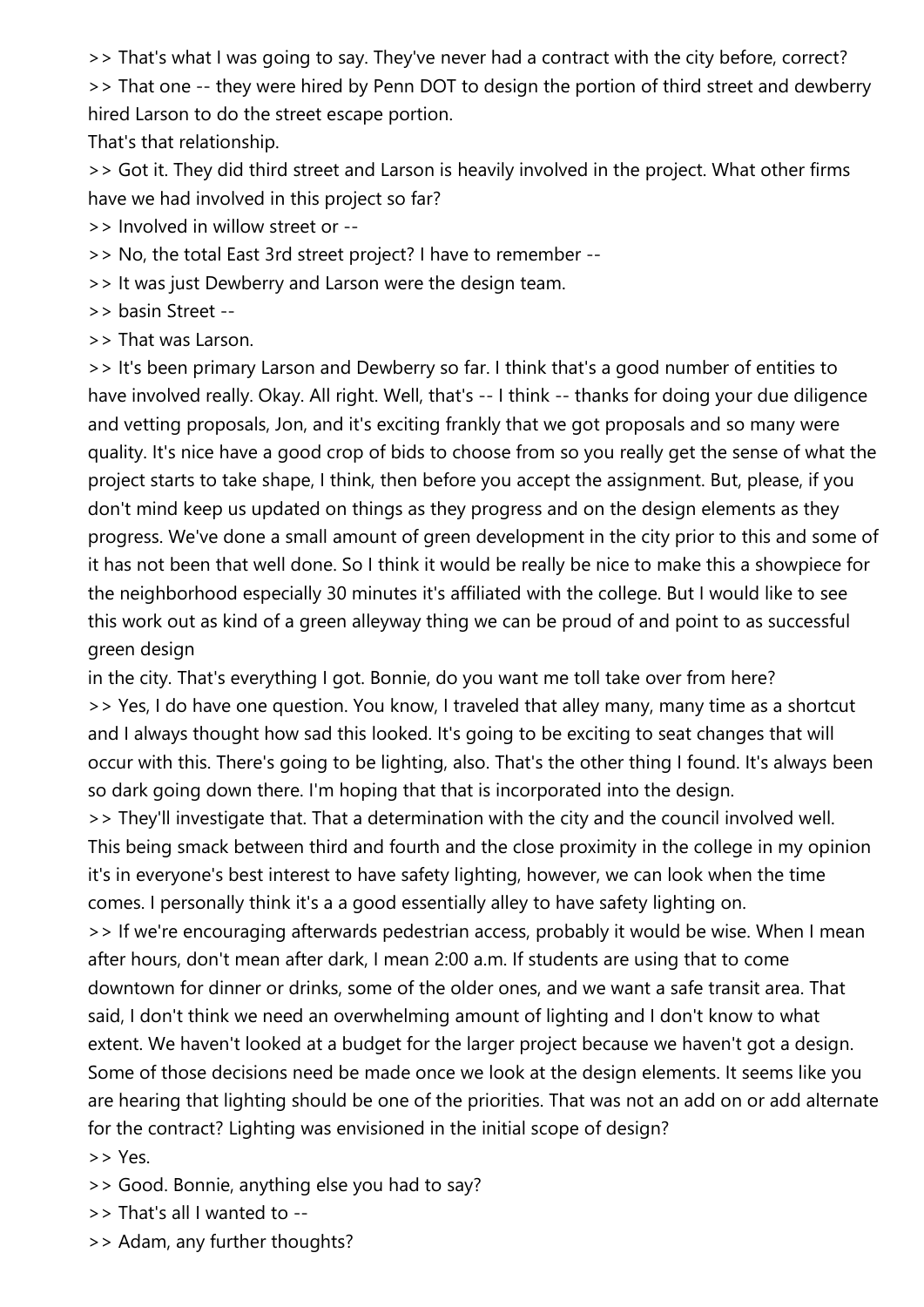>> Nope, I'm good.

>> Okay. Then I W0 take a motion, guys?

>> I'll make a motion --. Go ahead, Bonnie.

>> I a make a motion that we pass this on to the full buddy of council with a positive recommendation.

>> Second.

>> All in favor?

>> aye.

>> Aye.

>> Aye. Okay. Sounds good.

>> Guys, any other things in regards to myself because I have to hop on another call.

>> No, go, Jon.

>> Thanks, see you.

>> Two further items on the agenda today and one is only related items. Mr. Narr are you with us out there? Doing this from the phone is hard sometimes. Item number one is a --

>> Yes. Mr. Narr is not on the call. I spoke to him and he didn't realize this was going to finance and he's getting ready to walk out the door to do an inspection.

>> So he will not be joining us today.

>> Correct.

>> All right. Thank you Mr. Cooley for looking into that. I really appreciate that. I thought we had talk about him earlier on the call and I interpreted that as him being here. Well, I tell you what?

>> That was my assumption because he was on the agenda. That's what I said in the beginning that he would get getting on.

>> I heard his name because I wasn't fully focused on the meeting it didn't occur to me that you weren't saying he was here. But -- what was I going to say? Even without him being here, I think we can have a brief discussion. Adam, as you know, I believe that all of the ordinance that Mr. Narr is introducing were reviewed by the economic revitalization committee at one time but not all of them recently. Adam, do you have any thoughts on the items he brought before us? >> I'm starting to remember when this one was brought forward. If it was, it was a while. I'm not remembering it. But with this one specifically, this one -- I mean, in generality strikes me as a good idea. If I'm understanding this correctly, it's really protecting a lot of our -- what I would call old mixed -- I shouldn't say old, historical or existing mixed use properties downtown to make sure we have commercial space for them. I generally think that's a good idea. So -- I'm not going to sit here and be a zoning expert. I'm not at all. From what I see it's good and the I plan to support it.

>> Got it.

>> Yeah, I think -- my observation on this document is we had requested a handful of modifications to section 1379 in the book of ordinances a couple months ago. Mr. Banks of driving that. Gary incorporated that into zoning amendments we reviewed prior to the shutdown January or February at trade and transit, too.

>> That makes sense before why I don't remember.

>> Some of this is stuff we just saw and tucked in with other stuff we have not just seen, I